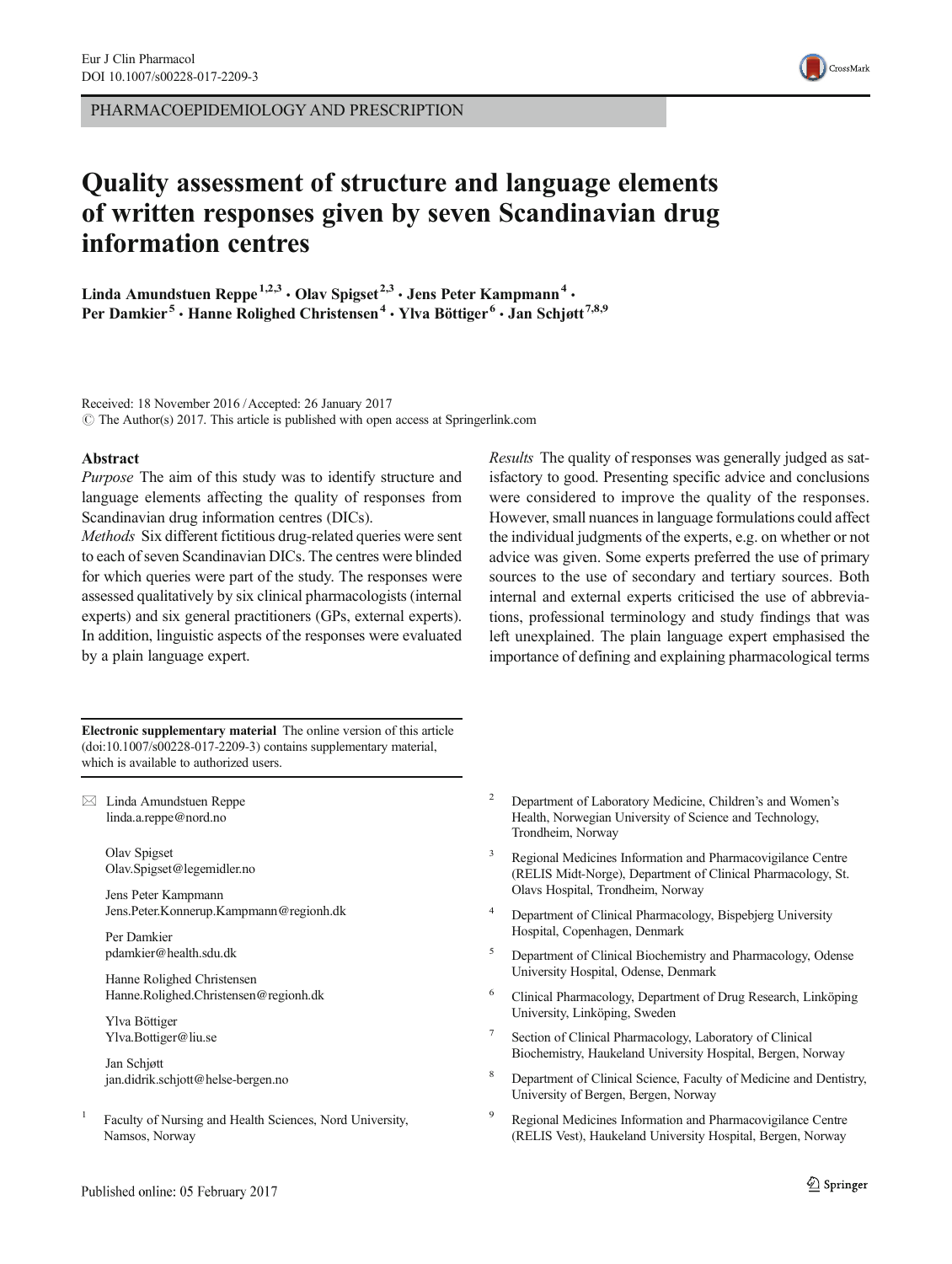Conclusions This evaluation of responses to DIC queries may give some indications on how to improve written responses on drug-related queries with respect to language and text structure. Giving specific advice and precise conclusions and avoiding too compressed language and non-standard abbreviations may aid to reach this goal.

Keywords Ouality assurance  $\cdot$  Health care  $\cdot$  Drug information services . Information literacy

## Introduction

To promote rational use of medicines, drug information centres (DICs) give advice on therapeutic drugs in response to queries by health care professionals. The International Pharmaceutical Federation (FIP) has recommended quality assurance procedures like regular review of responses and periodic review of resources and procedures for DICs. However, easily applicable criteria for assessment of the quality of responses are not given [[1](#page-7-0)]. No generally accepted quality criteria, nor guidance how to investigate these issues, exist for DICs [\[2](#page-7-0)].

The Scandinavian DICs are regional centres affiliated with units of clinical pharmacology at university hospitals. In Norway, the centres receive funding from the Ministry of Health and Care Services. In Sweden, centres are funded by the county councils, and in Denmark, the individual university hospital departments fund the centres. The centres produce written responses to drug-related queries from health care professionals [\[3](#page-7-0)–[5\]](#page-7-0). To be able to use a response from a DIC in patient treatment, it is essential that the enquirer has the ability to read and understand both the language, content and specific data (e.g. numeric study results) presented in the response, i.e. has knowledge in drug information literacy [[6\]](#page-7-0) and numeracy [\[7\]](#page-7-0), respectively. These issues have been extensively studied in the context of consumer information but may also apply for information given to health care professionals [[8](#page-7-0)]. With respect to health care professionals, the practical usefulness of the responses is important. As an example, a qualitative study of the German Summary of Product Characteristics (SPCs) concluded that physicians found them disorganised and difficult to use [\[9\]](#page-8-0).

In the last few years, there has been an increasing focus on the use of *plain language* in the information distributed by public agencies [[10](#page-8-0)–[12\]](#page-8-0), including health systems [[13](#page-8-0)]. Plain language may be defined as the writing and setting out of essential information in a way that gives a cooperative, motivated person a good chance of understanding it at first reading, and in the same sense that the writer meant it to be understood [\[14\]](#page-8-0). In Sweden, the use of plain language is actually regulated by law [\[15\]](#page-8-0). In Norway, a project called Clear language in Norway's Civil Service was started in 2008 to stimulate public agencies to adopt good, user-friendly language [[11](#page-8-0)]. Also, the Danish language council is committed to this goal [\[16](#page-8-0)].

The principles for plain language are based on scientific research; however, solutions how to achieve this goal are not clear-cut [[17](#page-8-0)]. Positive results have been reported from the Norwegian Clear language in Norway's Civil Service project [\[18](#page-8-0)], although it is difficult to attribute the results to the specific project as such. Although DICs primarily serve health care professionals, we do not know whether the use of customized plain language may be preferable. Even though health care professionals are familiar with medical terms, we cannot automatically assume that they understand all information in the responses. The text may be read in another context than it was produced, and this may affect how the message is interpreted [\[19\]](#page-8-0). Furthermore, some DICs, e.g. the Norwegian centres, publish responses in generally accessible databases and the users of these databases may have various knowledge related to the topic. General understandability of the text is therefore crucial.

The aim of this study was to assess the quality of written responses from Scandinavian DICs to drug-related queries by focusing on the qualitative aspects of the texts. Specifically, we aimed to identify elements increasing or decreasing the quality of written DIC responses, with emphasis on structure and language elements.

## Methods

Eleven Scandinavian DICs were presented with the protocol for the study, and seven chose to participate. Staff members at the centres were pharmacists and residents and consultants in clinical pharmacology. Key information of the centres is given in Table S1. We recruited 22 (three to four per DIC) general practitioners (GPs) familiar with each of the DICs to simultaneously send six identical drug-related queries by e-mail to each of the seven participating DICs. The queries (translated to English) are presented in Table S2. Authors LAR, OS and JS developed the queries in Norwegian. YB translated them to Swedish, and HRC to Danish. Some adjustments between countries were necessary (Table S2). The study period lasted 8 weeks from January to March 2013. The queries chosen were typical for those usually received by the centres; they had no clear-cut answers and concerned the most common query categories, including adverse effects, drug use in pregnancy and lactation, drug interactions and choice of drug therapy. Five queries were patient-specific and one was a more general query (Table S2). The study was reported to the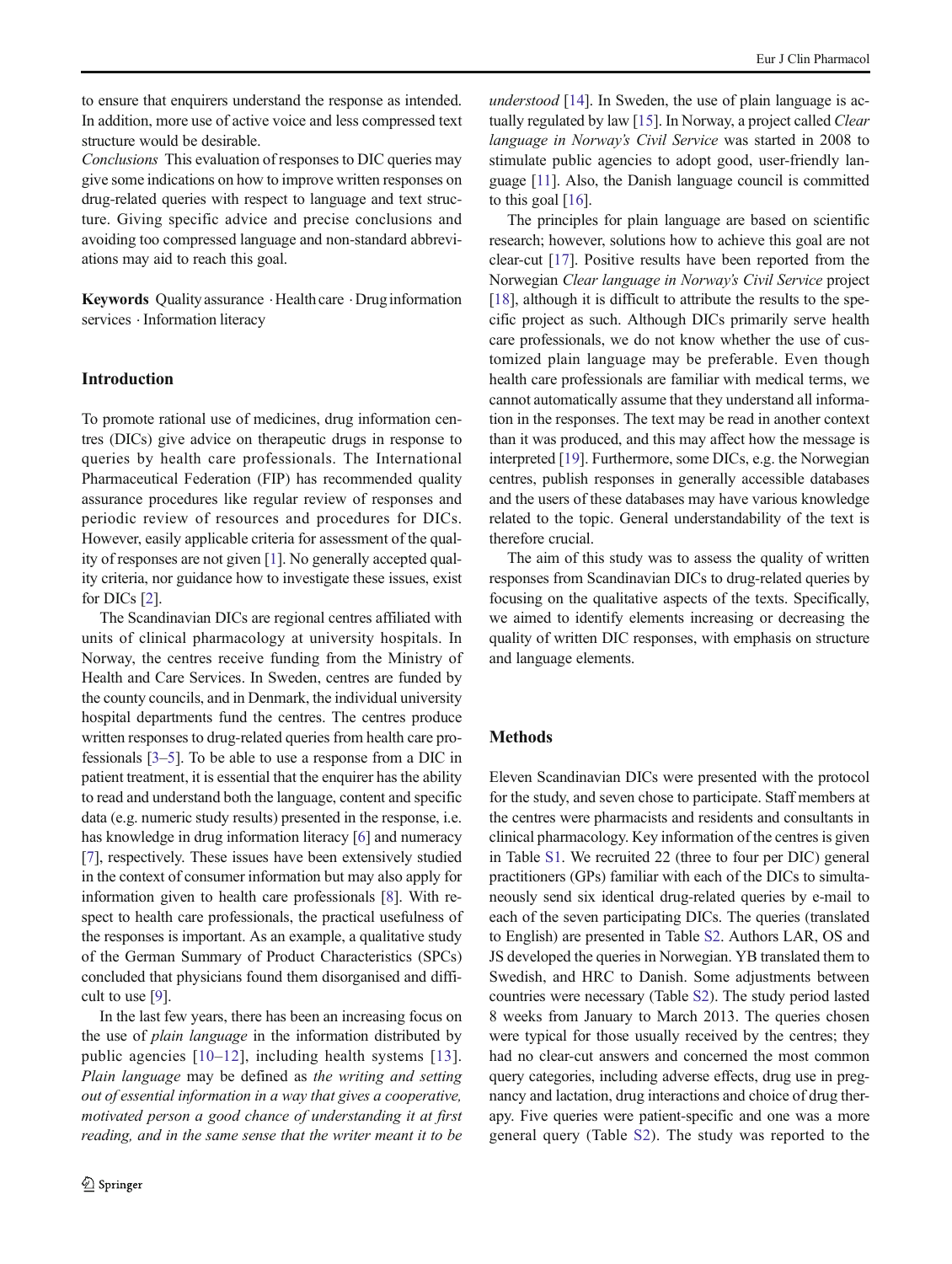Norwegian Social Science Data Services in accordance with national legislation.

Staff members at the participating DICs were informed about the study but were blinded in terms of which queries were study queries and which were not. The 42 responses given, seven to each of the six queries, were anonymised for which centre and staff member that had processed them. We chose seven clinical pharmacologists (six of the authors: two Norwegian, one Swedish and three Danish, and a second Swedish clinical pharmacologist) within the DICs (internal experts) to review the professional quality of responses. To maintain blinding, none of the authors were involved in preparing any of the responses to the study queries, or allocate queries to specific staff members during the study period. In addition, two Norwegian, two Swedish and two Danish GPs (external experts) familiar with the DICs were chosen to review the responses, as GPs are the most common group of enquirers. Participating GPs each received NOK 10,000 for their assessment. Their familiarity with the DICs would reduce the risk of misunderstandings related to the DICs' role and function. Finally, we chose to include a Norwegian external plain language expert with a Master of Arts in Rhetoric, to review the language quality of the written responses.

The internal and external experts individually reviewed all 42 responses and assessed the quality of them using a form allowing quantitative scorings as well as qualitative comments. The presentation of quantitative quality assessments by internal and external medical experts in relation to time consumption when processing the responses has been presented in a separate article [\[20\]](#page-8-0). In the current article, we performed a content analysis of and present examples of qualitative comments made by the internal and external experts concerning the strengths and weaknesses of the responses. All experts were asked one specific overall question in the assessment form, requiring them to answer with a qualitative comment: Describe your assessment of concordance in practical advice and conclusions between responses from the various centres to the same query. Specifically: Did the documentation found and/or advice given differ between responses? In addition, qualitative comments of any kind were encouraged for each of the individual 42 responses. The degree to which individual experts commented varied largely, but 10 (six internal and four external) of the 12 experts commented regularly on many aspects of the responses.

#### Analysis of qualitative statements

The author LAR manually reviewed and categorized comments into three main groups reflecting central themes in the comments: (i) presentation of background documentation and references/enclosed literature, (ii) provision of advice/ conclusions and (iii) the use of definitions of concepts/ explanation of abbreviations. Another author (JS) reviewed

the categorization of comments. The condensation and selection of data and the selection of quotes presented was based on agreement between LAR and JS. A third author (OS) was consulted in case of controversy.

## Assessment of language quality

To evaluate the language quality of the responses, we contacted a company specializing in plain Scandinavian languages and involved in Clear language in Norway's Civil Service [[11](#page-8-0)]. The recruited Norwegian plain language expert had experience in evaluation of texts in all Scandinavian languages. A pilot study was performed, using six drug-related queries and responses taken from the Norwegian, Swedish and Danish DIC databases. The aim of the pilot study was to formulate relevant language quality criteria to assess the DICs' responses, account for important professional and methodological caveats of the study and test the quality criteria on the basis of the findings. Eight quality criteria were compiled (Table [1\)](#page-3-0). The plain language expert explained the background for each of them and used the criteria to assess the quality of the 42 responses. The expert evaluated responses written in Norwegian, Swedish and Danish. As one of the DICs presented their main responses in English, the preliminary responses (written in Danish) were assessed for this centre. The eight language criteria could be scored from 0 (poorest quality) to 4 (highest quality), and these scores were added giving a total score between 0 (lowest quality) and 32 (highest quality) per response.

## **Results**

The material assessed in this study consisted of 42 responses to the six queries. Extra documents were enclosed in 12 responses. Of these attached documents ( $n = 21$ ), nine were former responses given by the DICs, seven were review articles, two were treatment recommendations, two were information obtained from drug information databases and one was an original article. The external and internal experts assessed all documents, whereas the plain language expert mainly assessed the written responses specific to the queries. We did not identify differences between the external and internal experts concerning the central themes and the assessment of responses; therefore, the results from the medical experts' evaluations are presented together.

### Assessment by medical experts

A total of 334 comments were given. Table [2](#page-4-0) presents examples of specific comments given by the internal and external experts to characterize elements of the responses affecting their quality. Table [3](#page-5-0) shows the results of our analyses of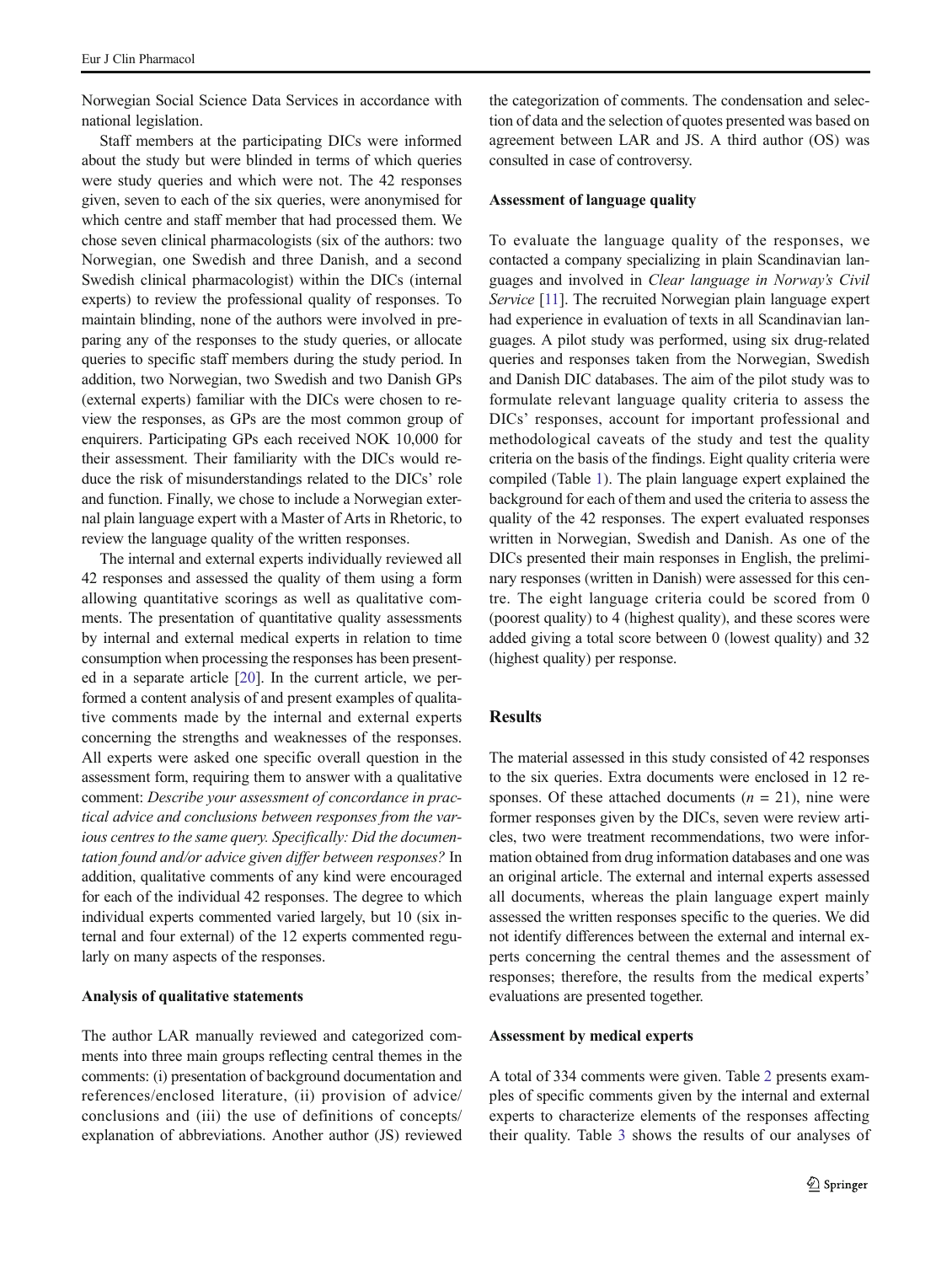| Criteria no. Criteria |                                                                                                   | Mean score<br>(min to max) $(0-4)$ | Median score Comment |                                                                                                                                                                                                                                                                                                                                                                                                                                                                                                                     |
|-----------------------|---------------------------------------------------------------------------------------------------|------------------------------------|----------------------|---------------------------------------------------------------------------------------------------------------------------------------------------------------------------------------------------------------------------------------------------------------------------------------------------------------------------------------------------------------------------------------------------------------------------------------------------------------------------------------------------------------------|
|                       | Does the response have a distinct structure? $3.1$ (2 to 4)                                       |                                    | 3                    | The purpose of the structure is to help the reader get an<br>overview, sort information and point out the more<br>important parts of the response. The use of e.g. captions<br>and paragraphs will help the reader to sort out information.                                                                                                                                                                                                                                                                         |
| $\overline{2}$        | Are words and concepts used in the<br>query, also repeated in the response?                       | 2.5(1 to 4)                        | 3                    | The use of similar words and concepts in the response, as<br>in the query, will lead to continuity and consistency.<br>The repetition and explanation will increase the<br>likelihood that the writer and the reader understand<br>each other.                                                                                                                                                                                                                                                                      |
| 3                     | Are words and concepts explained or<br>defined? Are other words used to<br>explain them?          | 2.5(1 to 4)                        | 3                    |                                                                                                                                                                                                                                                                                                                                                                                                                                                                                                                     |
| 4                     | Is the response written in an abstract or<br>concrete style?                                      | 2.4(1 to 3)                        | 2.5                  | Very compressed texts may be more difficult to read and<br>understand, and the use of words to make the text less<br>compressed is preferred. One fact should be presented<br>at a time. The use of active ("we assume this is caused<br>by") instead of passive ("it is assumed that this is caused<br>by") formulations is also preferred. This does not mean<br>one have to be personal in his style, but a direct tone<br>will make it easier for the reader to know exactly what<br>action he/she should take. |
| 5                     | Does the use of pronouns, verbs and<br>dependent clauses help making the<br>text less compressed? | 2.5(0 to 4)                        | 3                    |                                                                                                                                                                                                                                                                                                                                                                                                                                                                                                                     |
| 6                     | Is it easy for the reader to understand<br>who should perform the described<br>actions?           | $2.4(0 \text{ to } 3)$             | 2                    |                                                                                                                                                                                                                                                                                                                                                                                                                                                                                                                     |
| 7                     | Are answers to the query given scattered<br>or as one common conclusion?                          | $2.8(1 \text{ to } 4)$             | 3                    | Is the query interpreted correctly, and all parts of the query<br>responded to? It is crucial that the answer to the query                                                                                                                                                                                                                                                                                                                                                                                          |
| 8                     | Is it easy to find a concrete answer<br>to the query?                                             | $2.9(1 \text{ to } 4)$             | 3                    | is given in a conclusion. This is particularly important<br>if the staff member has discussed several possible<br>solutions and advice along the response. A conclusion<br>in the end of a response has the benefits of summarizing<br>the knowledge, and possibly, clarifying potential<br>misunderstandings.                                                                                                                                                                                                      |

<span id="page-3-0"></span>Table 1 Criteria used to describe the quality of structure and language elements of written responses from Scandinavian drug information centres (DICs) to six fictitious queries (six queries were sent to each of seven different DICs)

The quality criteria were developed by a plain language expert with a Master of Arts in Rhetoric and are based on plain language theory [\[14\]](#page-8-0). Each criterion was scored from 0 (poorest quality) to 4 (highest quality)

characteristics that seem to increase or decrease the assessed quality of the responses. Examples illustrating the three main themes are given below.

## Presentation of background documentation and references/enclosed literature

With a few exceptions, the experts judged the pharmacological content in the responses to be concordant. Responses to the same query grossly differed in some instances in the number and types of references included. Both internal and external experts commented on this issue. For the responses to one query, an external expert stated: The background documentation found seems to be relatively similar between centres because the same adverse effects and precautions are mentioned. However, the responses vary in terms of the use of primary and secondary articles. Several experts introduced the terms "weak" and/or "thin" references. Although the terms were not further explained, they were used for responses referring to mainly or only, secondary and tertiary sources, e.g. the Summary of Product Characteristics (SPCs) and drug interaction databases. None of the experts explicitly stated that they preferred the use of primary references; however, one of the internal experts stated: Secondary literature is used as references; sometimes they [i.e. the DICs] only refer to former responses to queries at the DIC. When is this appropriate? None of the responses gave an overview over all articles that had been reviewed preparing the response. Thus, the experts were not aware of whether staff members preparing responses to the same query actually reviewed the same evidence, but ultimately chose to refer to different sources.

## Provision of advice/conclusions

Both internal and external experts were concerned whether specific conclusions and/or advice were given, and seem to expect rather specific advice on how to handle the cases, especially for the patient-specific queries. There were large differences between responses in terms of whether or not advice was given and if given, how specific it was. Both external and internal experts commented on the lack of concordance. As an example, one of the external experts stated that the responses to one query varied extensively in their ability to draw conclusions relevant for practice. Small variations in language could result in different assessments on whether or not an advice was given. For example, a recommendation to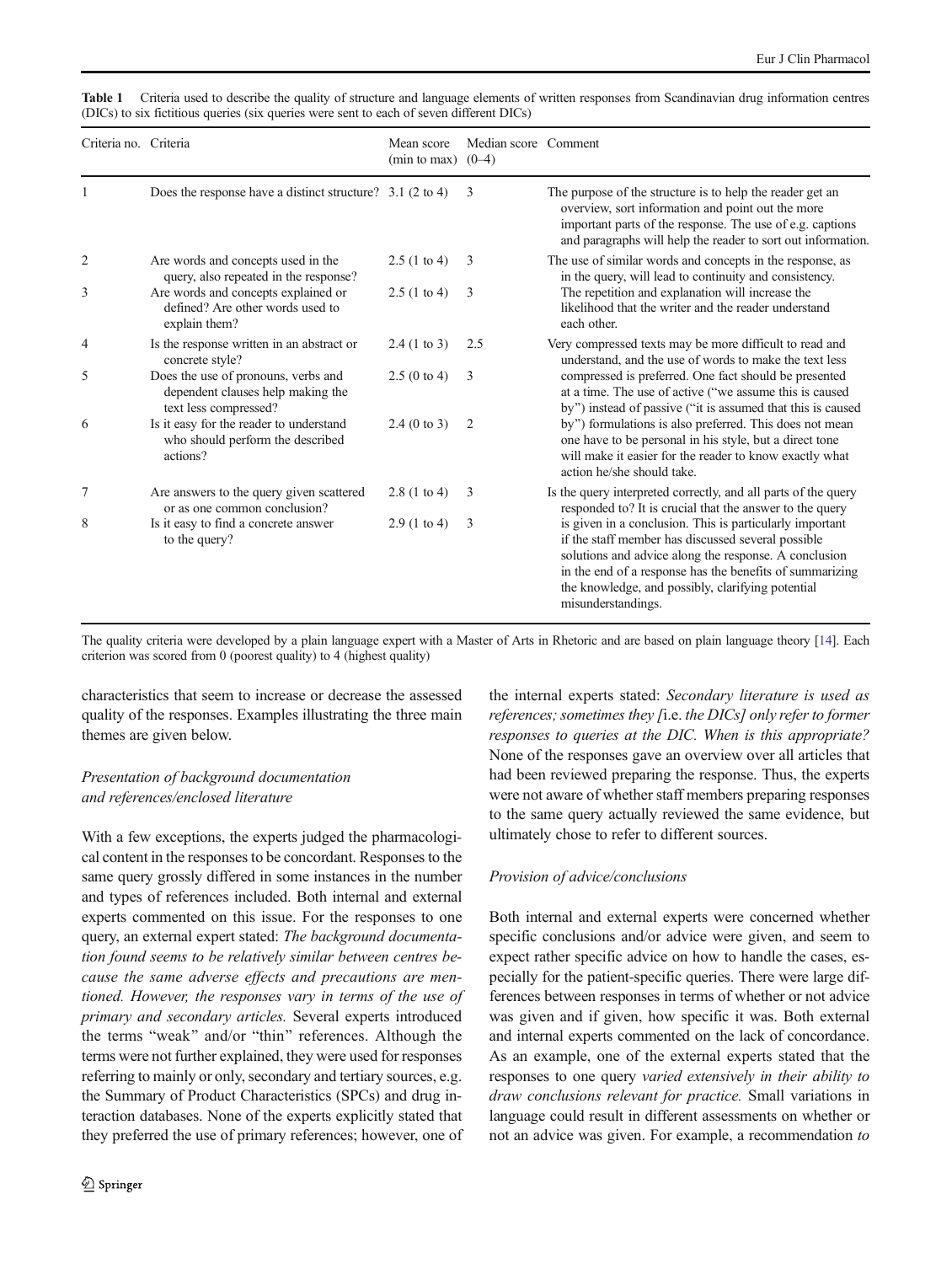<span id="page-4-0"></span>Table 2 Examples of comments given by internal (clinical pharmacologists) and external (general practitioners) experts to assess the quality of 42 responses to drug-related queries (six fictitious queries posed

to seven Scandinavian drug information centres (DICs)). Comments relating to all responses are named general comments. Comments relating to one specific response are named specific comments.

|                     | Comments related to aspects increasing the<br>quality of responses                                                                                                                                                                                                                                                                                                                                                                                                                                                                                                                                                                                                                                                                                                                                                                                                                                                                                                                 | Comments related to aspects decreasing the quality of responses                                                                                                                                                                                                                                                                                                                                                                                                                                                                                                                                                                                                                                                                                                                                                                                                                                                                                                                                      |
|---------------------|------------------------------------------------------------------------------------------------------------------------------------------------------------------------------------------------------------------------------------------------------------------------------------------------------------------------------------------------------------------------------------------------------------------------------------------------------------------------------------------------------------------------------------------------------------------------------------------------------------------------------------------------------------------------------------------------------------------------------------------------------------------------------------------------------------------------------------------------------------------------------------------------------------------------------------------------------------------------------------|------------------------------------------------------------------------------------------------------------------------------------------------------------------------------------------------------------------------------------------------------------------------------------------------------------------------------------------------------------------------------------------------------------------------------------------------------------------------------------------------------------------------------------------------------------------------------------------------------------------------------------------------------------------------------------------------------------------------------------------------------------------------------------------------------------------------------------------------------------------------------------------------------------------------------------------------------------------------------------------------------|
| Internal experts    | • Enclosed articles should be "to the point", highly relevant<br>and not too demanding for the enquirer to read (expert E,<br>general comment).<br>· Systematic and well-documented response that results in<br>specific advice (expert G, specific comment).<br>• Very thorough and deepened response with a review of<br>primary literature. It depends on your preferences whether<br>this is necessary, but the conclusion is precise (expert G,<br>specific comment).<br>• The best responses give specific and practically oriented<br>answers, while the poorest ones give more floating,<br>indirect answers like "studies have not shown etc."<br>Should you – or should you not! – that is the question!!<br>(expert H, general comment).                                                                                                                                                                                                                                | • Generally, I feel it is "bad service" to write very short<br>and then refer to many enclosed articles in an un-prioritized<br>order. Then the enquirer has to find the answer himself,<br>especially when the enclosed articles have different<br>conclusions (expert F, general comment).<br>•One response distinguishes itself from the others with inadequate<br>background information, even though it is possible that the<br>response is based on literature and sources that are not referred<br>to (expert I, specific comment).<br>• I miss a summary; this makes it difficult to get an overview of<br>the response (expert J, specific comment).<br>• This response does not contain anything that resembles a specific<br>advice. The sentence "should be assessed based on a clinical<br>risk-benefit assessment" is a triviality. Is not this always true??<br>(expert G, specific comment)                                                                                          |
| External<br>experts | • The response is concise. It does not contain unnecessary<br>details, and is presented with a clear conclusion that is<br>logical and practical and useful (expert A,<br>specific comment).<br>• Well-done and thorough review of all drugs involved.<br>A clear, sensible and practically useful conclusion too.<br>The response witnesses considerable clinical insight.<br>$()$ Good argumentation and $()$ some background<br>information that supports the given advice (expert A,<br>specific comment).<br>$\bullet$ () Since the responses are supposed to be relevant for<br>clinicians, it is important that the centres have good and<br>transparent routines for collection of evidence, and that<br>it is possible to view the documentation. At the same<br>time, advice must provide the basis for clinical<br>decision-making. () (expert C, general comment).<br>• To me, it is crucial that they dare making a specific<br>decision (expert D, general comment). | • All responses conclude that the evidence is sparse, but not all of them<br>dare to draw a useful conclusion, and that is what you are lacking as<br>a physician, whom is supposed to use the answer. The physician has<br>to make a decision (expert B, general comment).<br>• The conclusion is to "be cautious". This is your starting point when<br>you ask for advice () (expert C, specific comment).<br>• If you enclose an article, it is important to comment WHETHER and<br>WHAT the enquirer should read that gives him/her supplementary<br>information to the response, otherwise you should not enclose<br>it (expert B, specific comment).<br>• Several kinds of advice on possible measures of action are given,<br>but no prioritization or concrete order is suggested. That may<br>be correct, because no "perfect" answer exist. However, I would<br>prefer that they were more concrete, e.g. suggested one or two<br>measures to be tried first (expert A, specific comment). |

consider discontinuing diazepam was assessed less precise than we recommend discontinuing diazepam. In one written response, the following conclusion was given: "We have not found any documentation implying that discontinuation of treatment is necessary." In relation to this, several experts commented that the staff member preferably should have stated that the recommendation was to continue treatment.

## The use of definitions of concepts/explanation of abbreviations

Both expert groups gave many examples of medical and pharmacological terms and/or abbreviations that they felt should be explained more thouroughly in the responses. For example, terms like double-dummy, drug holiday, confounding by indication, weight-adjusted dosage, stereochemistry, and abbreviations like SNRI, PPHN,  $C_{max}$ ,  $t_{max}$  and AUC were used without further explanation. One external expert stated: I do not understand this weight-adjusted dosage. Should I do something? and How do you know whether the mother of the baby is a "rapid acetylator"? Several experts further criticised the lack of translation of study findings into clinically meaningful information. One internal expert stated: The solubility in water and ethanol is mentioned without commenting the significance of fat solubility on the degree of absorption. The presentation of results from animal studies lacking generalizability to humans was also criticised.

## Assessment by the plain language expert

The plain language expert emphasised the importance of the responses giving competent and clear answers to the queries. The enquirer should theoretically be able to understand and use the response in an appropriate way in the treatment of a specific patient. The plain language expert did not identify features that gave her reason to believe that the responses did not fulfil these intentions. However, the expert pointed out that there was room for improvement. The expert took into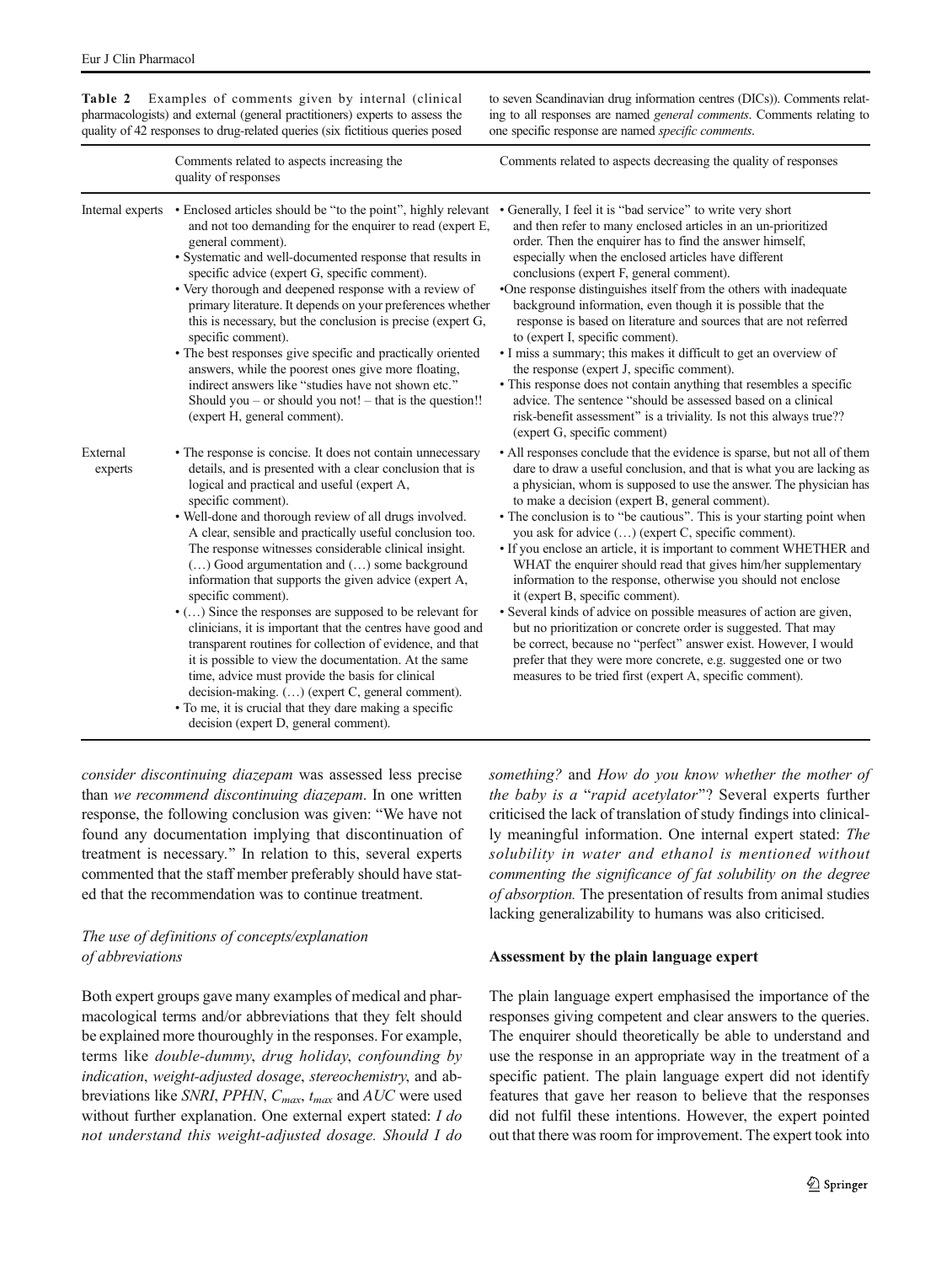## <span id="page-5-0"></span>Table 3 Characteristics increasing and decreasing the quality of responses from drug information centres (DICs)

#### Characteristics increasing the quality of responses

- Correct
- Relevant to the query
- Clinical relevance interpreted and commented
- All parts of a query answered
- Synthesized ("digested")
- Abbreviations, definitions and concepts explained
- States whether an updated literature search has been done
- Logical structure

#### Characteristics reducing the quality of responses

#### Presented data and advice and conclusions and and References

- General information not directly relevant Presenting advice without argumentation or to the query
- Query not answered
- Oxymoron, especially in the lack of an conclusion
- Facts presented without interpretation of Conclusions section lacking in longer responses clinical significance or advice on "what to do" with the information
- Incorrect statements or interpretation of literature
- Specific, clear and useful advice
- Backgrounds/arguments for advice should be discussed
- In accordance with the cited literature and presented data
- If relevant, help the enquirer prioritize
- Evidence-based
- Problem-solving

scientific basement

further advice

• "Be cautious" as the only advice

• Risk-benefit assessment left to enquirer without

## Presented data and Advice and conclusions and annual References/enclosed articles

- References should be presented precisely for all facts
- Up-to-date
- The "most important" found (e.g. new original articles)
- For additional information
- Enclosed articles are introduced and act as supplementary information, only – the enquirer is not required to read them
- The content of the enclosed articles should present specific and pinpointed information

- Enclosed articles without any further presentation/information
- Use of case reports and animal studies, especially without interpreting their clinical relevance

The characteristics are based on review of qualitative statements made by external (general practitioners) and internal (clinical pharmacologists) experts evaluating 42 responses to queries posed to seven Scandinavian drug information centres (DICs). Note that this is based on their individual comments, and that no consensus has been reached among the experts, concerning these characteristics

account the fact that the communication took part between health care professionals. However, the expert argued that although the medical content is familiar for both parties, repeating or recapitulating information could nevertheless increase the easiness of reading the text—and thereby enhance the understanding of the response. This procedure ensures a common understanding of the content between the staff members and the readers (enquirers, or in this case, expert medical reviewers).

Table [1](#page-3-0) shows the mean, median, minimum and maximum score of each of the eight language quality criteria, as well as arguments for including the specific criteria. The mean sum score per response was 21.1 (65.9%) out of a maximum of 32. Figure S1 depicts the distribution of sum scores for each of the responses.

### **Discussion**

The results from the present study indicate that the quality of structure and language of responses to drug-related queries in Scandinavian DICs is by and large satisfactory to good. Still, there is room for further improvements. The analysis of the experts' assessments has added to our understanding of elements affecting the quality of these responses. In particular, the majority of experts emphasised the importance of giving specific, evidence-based advice, and relatively small nuances

in expressions between responses may have resulted in different interpretations in terms of whether advice was specific or not. The use of phrases like "be cautious" and "perform a riskbenefit assessment" (Table 3), in the lack of more specific information on how to handle a situation, may not be useful for the clinician. Most queries posed to Scandinavian DICs are patient-specific [[21](#page-8-0)], and information given in the responses needs to be applied to the particular case [[2\]](#page-7-0) and be operational. Scandinavian DICs include a staff of pharmacists and residents and consultants in clinical pharmacology with education and training in literature search, interpretation of published studies and experience with provision of decision support. The desire for specific advice among our external experts might be interpreted as a vote of confidence in the DICs. It is important, however, that working methods are transparent so that the enquirer may assess whether a given advice is in accordance with the existing and presented literature.

There seem to be different opinions among the experts as to whether it is sufficient to use secondary/tertiary sources and formerly answered queries to produce responses, as opposed to primary articles; however, this issue needs to be further investigated. The use of appropriate and credible sources along with critical literature evaluation skills [\[2](#page-7-0)] may be more important than exactly what type of source is used. The great workload of some centres may limit their ability to scrutinise the primary literature, as this kind of searching is time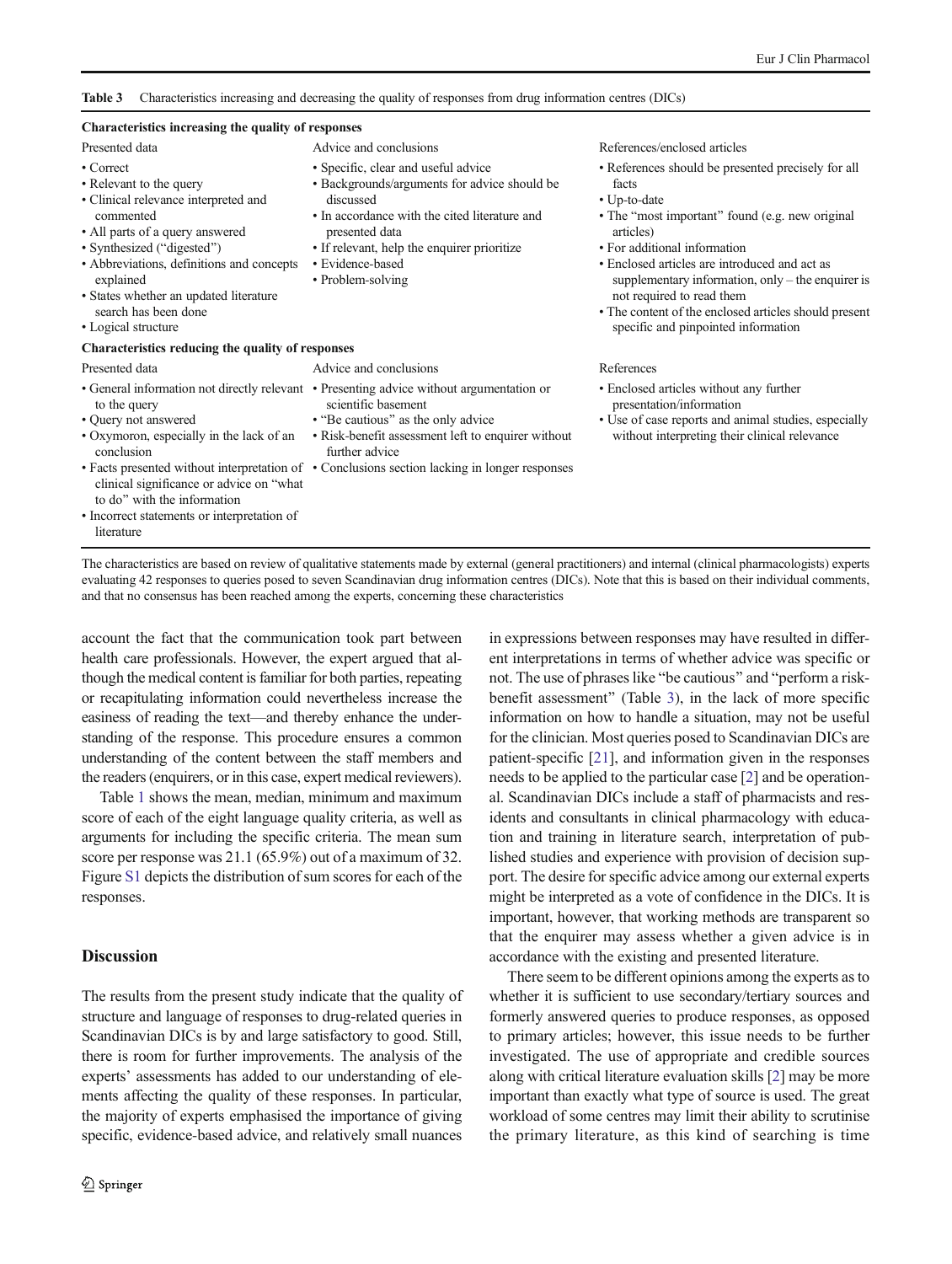consuming [\[21](#page-8-0), [22\]](#page-8-0). Especially for frequently asked queries where the evidence is comprehensive, e.g. use of antidepressants during pregnancy and lactation, the use of secondary and tertiary sources may be preferable from the staff members' point of view. However, to ensure the responses being up-todate, it is important to search for recently published primary or review articles.

Both expert groups commented on the lack of explanation of medical terms and abbreviations. Several external experts specifically mentioned medical terms (e.g. weight-adjusted dosage) that they did not understand the meaning of, and therefore did not know how to handle. A potential problem sending written responses to enquirers without verbal communication is the lack of assurance that the information and/or advice are interpreted as intended. Readers are individuals [\[23\]](#page-8-0), and texts are read in another context than they are written [\[19\]](#page-8-0). Several experts criticised the lack of translation of study findings into clinically meaningful information. Rather than just cite sources passively, they recommended commenting and explaining data and results with regard to individual patient treatment and clinical practice. This suggests that it is important for DICs to maintain and develop this type of competence among the staff.

In addition to the explanation of medical and pharmacological terms and abbreviations, the plain language expert presented and assessed several factors that may contribute to better readability of the responses, all based upon plain language theory (Table [1\)](#page-3-0) [\[10,](#page-8-0) [14](#page-8-0)]. The plain language method implies adjusting written information to the recipients' need, structure the document clearly, use informative headings, apply active voice and explain difficult, but necessary words. The aim is to ensure that the most important informational content is identified and understood by the reader as intended by the author of the document [\[14\]](#page-8-0). Interestingly, responses that did well in the medical experts' analyses did not necessarily score high in the language assessment and vice versa. Especially, our medical experts did not seem to pay much attention to the criteria 2, and 4 to 6 (Table [1\)](#page-3-0). The lowest scores in the assessment of language quality were given for features that may relate to the DICs scientific style in writing, e.g. the use of passive voice instead of active, which is a common style for writing scientific articles. In addition, writing a scientific text often encompasses the need to reduce the number of words, thereby compressing the language. Whether writing more plain language actually is necessary for enquirers and staff members to understand each other is unknown. Although not all criteria may be useful in relation to the DICs' responses, the present study underlines the importance of precise formulations, e.g. in relation to giving advice. It may not be advisable to leave to the enquirer to understand and interpret what is more or less implicitly stated in a text.

Although the number of previous studies within this field is scarce, several of the issues pointed out in this article have been mentioned by the UK Medicines Information Centres in their "Guide to writing medicines  $Q & As$ " [\[24\]](#page-8-0) and checklists for quality assurance of queries and answers [\[25](#page-8-0)] available online. Included in the checklist is that the information given should be concise and presented in a logical order, no unreferenced key statements should exist, the summary should reflect key points accurately and completely, no mistakes should be made in the referencing, and a primary literature search (including the use of Embase/Medline) should always be performed [[25](#page-8-0)].

## Strengths and limitations

No studies have previously published results from quality assessments of written DIC responses using qualitative data and assessment by a plain language expert. Although identical queries were posed to the centres, we did not expect seven identical responses to each of these. Each centre has its "style" and working methods (Table S1), and this clearly affected the responses. In addition, the choice of literature to refer to, interpretation of documentation and the exact structure and wording of the response are examples of working procedures that cannot be 100% similar between individual staff members. The lack of concordance between DIC responses in terms of advice illustrates the difficulties in streamlining the preparation of these responses. However, this lack of concordance was also very useful, as we thereby could identify a potentially important quality criterion in DICs' responses; to give specific, clinically useful advice.

The method for collecting the data required that internal and external medical experts supplied written comments. As such, one might criticise the level of systematic data collection. Surely, experts contributed in a variable degree to the qualitative comments. Moreover, most comments represented the opinion of single experts and no attempt was made to reach consensus among the experts with this respect. Our external experts may not be representative for the average user of the Scandinavian DICs, as they were familiar with and perhaps had an inherent positive attitude to the DICs. In addition, the monetary incentive may have introduced a bias, as the external experts may have felt obligated to judge the responses better than they otherwise would. However, the assessment of responses was quite time consuming, and we feared we would not be able to recruit GPs for this task without any financial reward.

The wording of the only query in the assessment form specifically formulated for qualitative information may have increased the experts' focus on advice and conclusions, and introduced a bias. The experts reviewed responses to prefabricated study queries rather than self-provided queries, and the comparison of several responses to the same query might have made them especially strict in their assessments. However, it may also have helped them realise what the essential factors in the "best" responses" actually were, which was our intention.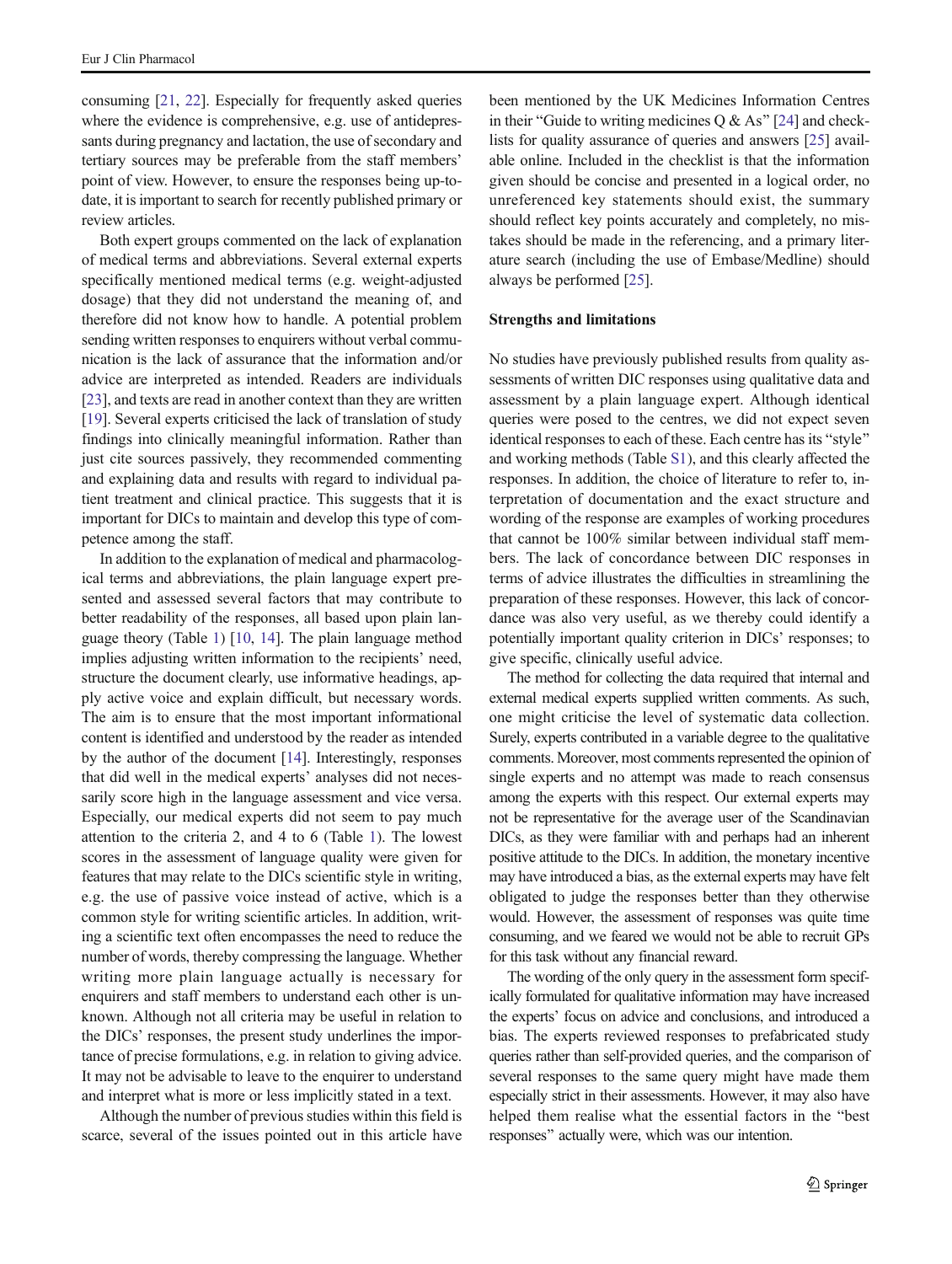<span id="page-7-0"></span>We focused on written responses only, because all the included DICs produce written responses to most queries. However, some of the centres give oral responses by telephone instead and/or in addition. Quality-assuring verbal responses would require tape-recording of telephone calls, with an increasing possibility of violation of the blinding. In this study, we have no confirmation that unblinding took place, but some DICs and staff members did express suspiciousness towards some queries. This may have caused them to respond more thoroughly to these queries than they otherwise would have done.

We posed only six queries to the DICs during this study. Although these were typical for the centres included, mainly patient-specific, the responses may not be representative for all the responses given. Nevertheless, the importance of this study does not necessarily lie in the quality of each response, but in the possibility to compare different responses to the same query against each other.

Our plain language expert usually works with texts intended for lay people and had to do some adjustments when working with DIC responses. The responses are specific answers to unique, mostly patient-related queries, rather than general information. Therefore, the expert did not assess the necessity of an introduction, background information and referral to further information, as normally would have been done. The Norwegian plain language expert had experience in evaluation of both Swedish and Danish language. The principles of plain language are generally the same for all three languages, but being Norwegian, we cannot rule out that the expert may have been biased in the evaluation of texts in the three different languages. Due to the cost of the language evaluation, we limited the assessment to one expert only and the scores of the language criteria are based on qualitative assessments. Applying an assessment of the language in these responses have extended and improved our understanding of the importance of structure and language style in these responses, although we may not feel that all criteria, e.g. the use of active voice, were suitable for our context.

## Conclusion

The quality of structure and language of responses to drugrelated queries posed to seven Scandinavian DICs was generally satisfactory to good. Improvements suggested by medical and language experts include providing specific advice on action, and presenting and defining professional terms and abbreviations in order to increase both the readability and the understanding of the responses.

Acknowledgements We wish to thank the staff members at the participating DICs, the plain language expert, Iris Alice Vigerust Furu, and medical experts for their contribution to this study.

Contributions of author's statement Linda Reppe, Olav Spigset and Jan Schjøtt got the idea of the study and designed it in cooperation with Jens Peter Kampmann, Per Damkier, Hanne Rolighed Christensen and Ylva Böttiger. Linda Reppe organised the practical arrangements of the study and collected the data. Linda Reppe and Jan Schjøtt have analysed the data. All authors have contributed to the interpretation of findings and writing of the manuscript. All authors have read an approved the final version of the manuscript.

#### Compliance with ethical standards

Funding The study was funded by a grant from Faculty of Health Sciences, Nord-Trøndelag University College, Steinkjer, Norway, and a grant from the Norwegian Regional Medicines Information and Pharmacovigilance centres (RELIS).

Ethical standards The article does not contain clinical studies or patient data.

Conflict of interest The authors have been or are employees at the participating DICs.

Open Access This article is distributed under the terms of the Creative Commons Attribution 4.0 International License (http:// creativecommons.org/licenses/by/4.0/), which permits unrestricted use, distribution, and reproduction in any medium, provided you give appropriate credit to the original author(s) and the source, provide a link to the Creative Commons license, and indicate if changes were made.

## References

- 1. International Pharmaceutical Federation, (FIP) 2005 Requirements for drug information centres. Available from: [http://www.cff.org.br/](http://www.cff.org.br/userfiles/file/cebrim/RequirementsforDrugInformationCentres%202005%20final.pdf) [userfiles/file/cebrim/RequirementsforDrugInformationCentres%](http://www.cff.org.br/userfiles/file/cebrim/RequirementsforDrugInformationCentres%202005%20final.pdf) [202005%20final.pdf.](http://www.cff.org.br/userfiles/file/cebrim/RequirementsforDrugInformationCentres%202005%20final.pdf) Accessed 6th of October 2016
- 2. American Society of Health-System Pharmacists, ASHP 2014 ASHP Guidelines on the Pharmacist's role in providing drug information. Available from: [http://www.ashp.org/DocLibrary/](http://www.ashp.org/DocLibrary/BestPractices/SpecificGdlMedInfo.aspx) [BestPractices/SpecificGdlMedInfo.aspx](http://www.ashp.org/DocLibrary/BestPractices/SpecificGdlMedInfo.aspx). Accessed 6th of October 2016
- 3. Hedegaard U, Damkier P (2009) Problem-oriented drug information: physicians' expectations and impact on clinical practice. Eur J Clin Pharmacol 65(5):515–522
- 4. Schjøtt J, Reppe LA, Roland PD, Westergren T (2012) A questionanswer pair (QAP) database integrated with websites to answer complex questions submitted to the Regional Medicines Information and Pharmacovigilance Centres in Norway (RELIS): a descriptive study. BMJ Open. doi:[10.1136/bmjopen-2011-](http://dx.doi.org/10.1136/bmjopen-2011-000642) [000642](http://dx.doi.org/10.1136/bmjopen-2011-000642)
- 5. Alvan G, Andersson ML, Asplund AB, Böttiger Y, Elwin CE, Gustafsson LL et al (2013) The continuing challenge of providing drug information services to diminish the knowledge-practice gap in medical practice. Eur J Clin Pharmacol 69(Suppl 1):65–72
- 6. Oxford Dictionaries (2016) Literacy. Available from: [https://en.](http://dx.doi.org/https://en.oxforddictionaries.com/definition/literacy) [oxforddictionaries.com/definition/literacy.](http://dx.doi.org/https://en.oxforddictionaries.com/definition/literacy) Accessed 6th of October 2016
- 7. Oxford Dictionaries (2016) Numeracy. Available from: [https://en.](http://dx.doi.org/https://en.oxforddictionaries.com/definition/numeracy) [oxforddictionaries.com/definition/numeracy.](http://dx.doi.org/https://en.oxforddictionaries.com/definition/numeracy) Accessed 6th of October 2016
- 8. Estrada C, Barnes V, Collins C, Byrd JC (1999) Health literacy and numeracy [letter]. JAMA 282(6):527